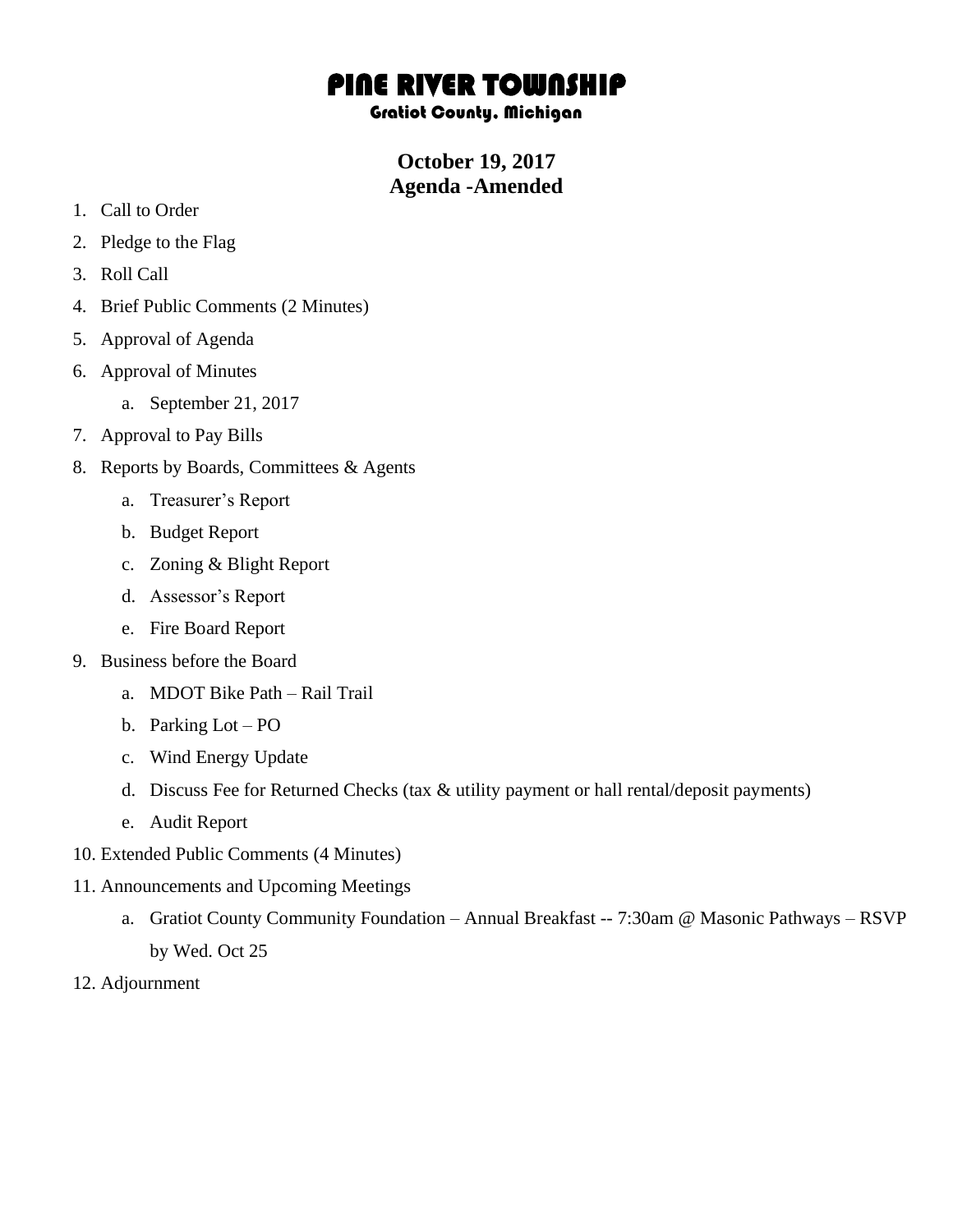## **MINUTES OF THE PINE RIVER TOWNSHIP BOARD MONTHLY MEETING OCTOBER 19, 2017**

- 1) The regular monthly meeting of the Pine River Township Board was called to order at 7:05 P.M. by Supervisor Beeson at the Township Hall.
- 2) Pledge the flag: The board and the public said the pledge to the flag.

3) Roll Call: Baker: present, Best: absent, Moeggenborg: present, Beeson: present, Whitmore: present. (4) Board members present, (1) absent.

- 4) Brief Public comments (2 minutes): No comments.
- 5) Approve the Agenda:

Motion by Moeggenborg: second by Baker: to approve the agenda with the addition of 9e Audit Report. All present board members approved. Motion carried 4-0.

6) Approve the Minutes:

Motion by Moeggenborg: second by Baker: to approve the Regular Meeting Minutes of September 21, 2017. All present board members approved. Motion carried 4-0.

7) Approval to Pay Bills:

Motion made by Moeggenborg: second by Baker: to pay bills as presented in the amount of \$18,244.33. All present board members approved. Motion carried 4-0.

- 8) Reports by Boards, Committees & Agents
	- a) Treasurers Report Discussion: Board Reviewed, Bank Reconciliations have been received and reviewed by all present. Placed on file.
	- b) Budget Report Discussion: report placed on file.
	- c) Zoning & Blight Officer Discussion: no report to be placed on file.
	- d) Assessor Report 25-30 home sales for 2017, property value down 2%.
	- e) Fire Services Will be working with Fahey to be more established as a Board with by-laws. Working with Sumner-Seville and looking to split cost four ways, up to \$2500.
- 9) Business before the Board
	- a) MDOT Bike Path Rail Trail

i) Motion made by Moeggenborg: second by Baker: to accept the proposed pathway connection between Lincoln Road MDOT Park & Ride (Mid-Michigan Community Pathway) and Michigan Avenue. All present board members approved. Motion carried 4-0.

b) Parking Lot - PO

i) Motion made by Moeggenborg: second by Baker: to approve the purchase order with Central Asphalt. All present board members approved. Motion carried 4-0.

c) Wind Energy Update

i) Discussion: reviewed Planning Meeting from last night.

- d) Discuss Fee for Returned Checks (tax & utility payment or hall rental/deposit payments) i) Discussion: Moeggenborg will look into this further and report back.
- e) Audit Report